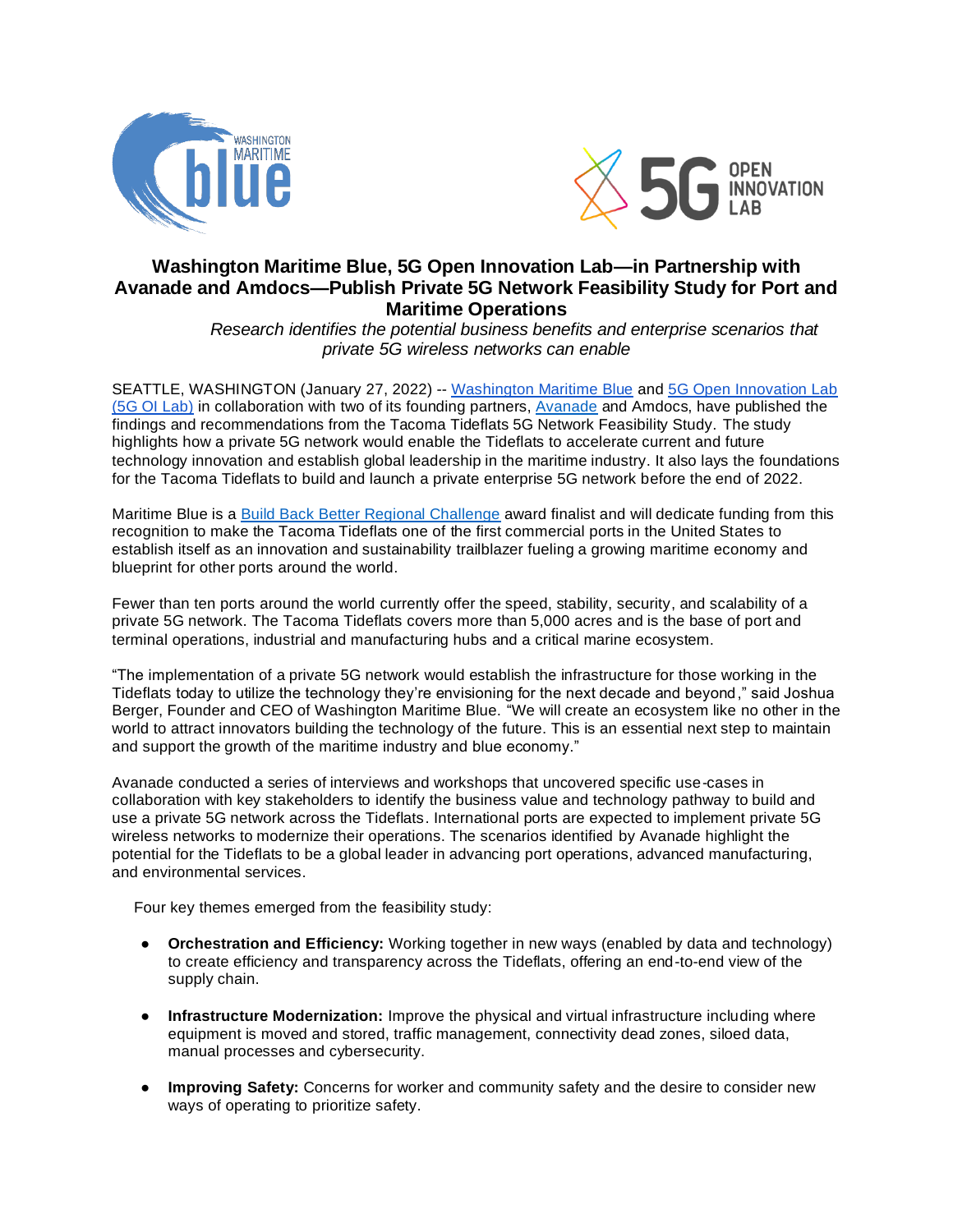● **Enabling a Sustainable Future:** Put ecological and community health at the forefront of Tacoma Tideflats operations, technologies, and processes.

"Technology, and the smart use of it, is essential for our complex ecosystem to meet the demands of today while creating a vital platform of innovation for the future," said Jim Brisimitzis, Founder and General Partner of 5G Open Innovation Lab. "The use-case-first approach we took with the study will help the Tacoma Tideflats ecosystem with its digital transformation goals today and well into the future. This feasibility study is a visionary playbook the Tideflats ecosystem can now leverage to thoughtfully develop plans and investments. We are proud and excited to have the opportunity to partner with Maritime Blue and our 5G OI Lab partners on this project and look forward to helping make the vision for the Tideflats a reality."

5G Open Innovation Lab partners also collaborated on the feasibility study, lending its global perspectives and best practices. The study was produced by Avanade and Amdocs, in partnership with:

- City of Tacoma
- Washington State Department of Commerce
- Impact Washington
- Business Finland
- Tacoma Public Utilities
- Husky Terminal & Stevedoring

"We are pleased to be part of this collaborative effort showcasing Tacoma's 'can do' attitude," said Jeff Robinson, Director of Community and Economic Development for the City of Tacoma. "This project can help solve real business challenges through access to emerging technology across the Tideflats and will identify Tacoma as a destination for those looking to develop technologies in support of sustainable maritime and related industries."

Maritime Blue and the 5G OI Lab are now preparing to further engage with coalition partners to pilot a private 5G network. The move highlights the technology's potential to constituents by creating a network proof-of-concept zone and testing a subset of key use cases that benefit a broader group. Building out dense coverage enables early adoption and pilot use cases for partners such as Husky Terminal and allows a broader set of stakeholders to see value in the network for their own operations. It will also generate vast data sets that could be used to inform shared data solutions.

"Husky has been a committed partner throughout the process and is ready to make investments for building out key business use cases that reside on top of a private network recommended in the feasibility study," said Dustin Stoker, President of Husky Terminal and Stevedoring, LLC.

Through knowledge sharing, collaborative project development, and enabling an ecosystem for innovation, the Tacoma Tideflats will collectively realize a shared vision for a sustainable and equitable economy and port community. The feasibility study is now a key driver to secure funding for implementation from industrial partners, federal and state government.

You can learn more about the study and the findings [here.](https://maritimeblue.org/joint-innovation-projects/5g-feasibility-study) Stay up to date on Maritime Blue news on [LinkedIn](https://www.linkedin.com/company/wamaritimeblue/) and [Twitter.](https://twitter.com/maritime_blue)

## **About Washington Maritime Blue**

Washington Maritime Blue is a non-profit, strategic alliance formed to accelerate innovation and sustainability in support of an inclusive blue economy. With a mission to implement Washington State's Strategy for the Blue Economy delivered by Governor Jay Inslee's Maritime Innovation Advisory Council, we are a partnership between industry, public sector, research & training institutions, and community organizations. Maritime Blue works to create a world-class, thriving, equitable and sustainable maritime